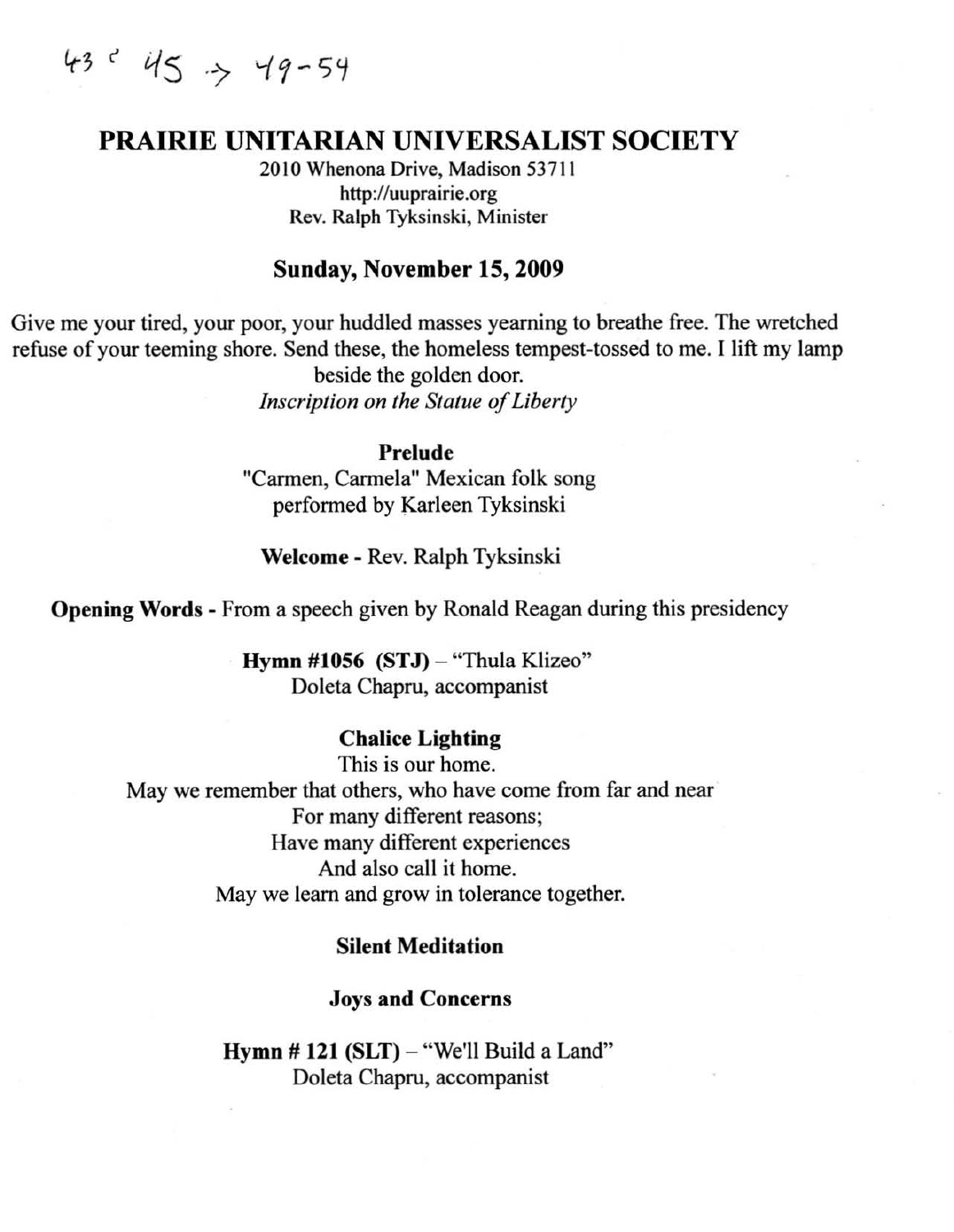at first non-citizens could vote as long as they had lived in Wis 6 months. Reading: from "Let Them In; The Case for Open Borders" by Jason L. Riley major subjects to be taught in English  $27$ **Presentation** 'An Historic Perspective: John Powell So, what is happening on our Southern Borders? Leila Pine  $ICE:$ 5000 deaths Immigrations Customs Enforcement **Special Music** on Mexican border ou've Got to Be Carefully Taught" from South Pacific, Secret detention performed by Amber Nicole Dilger, accompanied by Doleta Chapru facilities-private+for poofit Reflections medus Roz Woodward: Introduces the archetypal "stranger" - fear-mongering today/them and us; an immigrant perspective, the facts instead of the myths; assimilating and acceptance of<br>be "stranger"  $\mu_0$  More  $\lambda_0$  the "stranger".  $~100$ T  $~w$ illsub $~m$ it to GA in Minneopolis  $~9$ Me  $2010$ . . . ' \*'  $\cdot$   $\cdot$ **Offering** • Offertory - "Children Will Listen" from *"Into the Woods"* by Stephen Sondheim performed by Amber Nicole Dilger, accompanied by Doleta Chapru .. .. Introduction of Guests and Visitors Prairie Announcements Additional announcements are in your order of service Hymn #159  $(SLT)$  – "This Is My Song" Doleta Chapru, accompanist Closing Words May we never rest until every child of earth in every generation is free from all prisons of the mind and of the body and of the spirit; until the earth and the hills and the seas shall

*Source: 1997 UUMA Worship Materials Collection* 

dance, and the universe itself resound with the joyful cry: "Behold! I am!"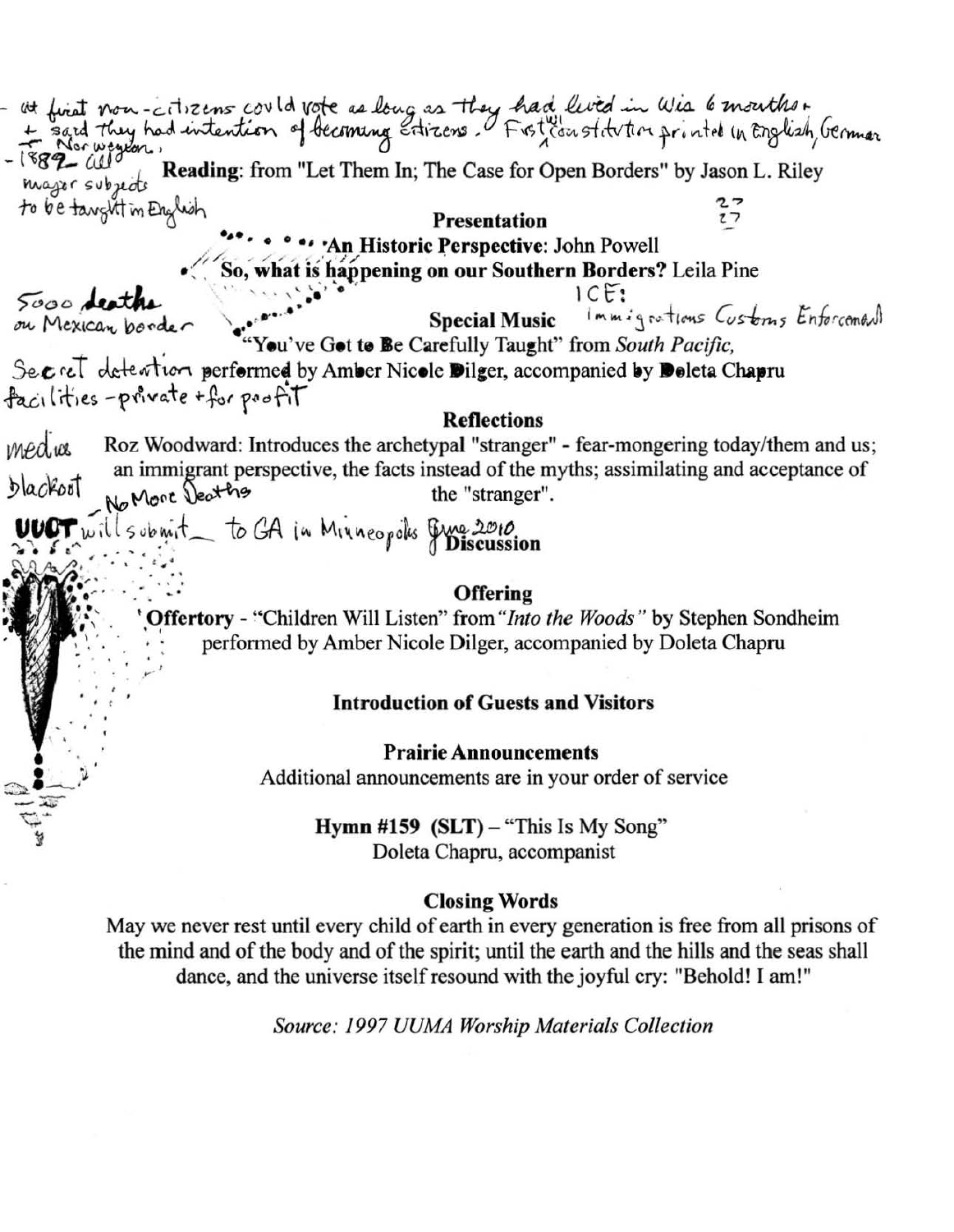·Please stand as you are able.

### ೞಾಲಡಾಂಣ

Welcome to our service! We are glad you are here. Thanks to everyone who made this service possible. Please join us for coffee and fellowship after the service.

#### Announcements

Green Tip of the Week: Though it's not the right time of the year for thinking about installing a rain barrel, you can beat the rush and order one to be installed in the spring. In addition, the Sustain Dane website, http://www.rainfordane.org/, has plenty of other waterconserving tips and products for inside and outside your home.

**Book Club** The Prairie Book Club is currently reading Here If You Need Me  $-A$  True Story by Kate Braestrup. This is the memoir of a middle aged woman who becomes a UU minister after being widowed and serves as a chaplain in Maine's Forest Service. The book club will meet Sunday, November 22nd, at Prairie.

Humanist Union News Humanist Union will meet for a potluck lunch at II :45 am on December 6th, followed by a 12:30-1 :30 pm presentation and discussion on "How We Decide: from Logic to Faith" led by Richard Russell.

Long Range Planning Committee News After the service on Sunday, Nov. 22, Glenda Cosenza, former board president of the Dekalb, Illinois Unitarian Universalist Church will be visiting for a Q&A session about the differences between roles of settled and contract ministers, and the process her congregation undertook when shifting from a contract to settled minister. Please see the related article in the October 22nd issue of the Prairie Fire for more details.